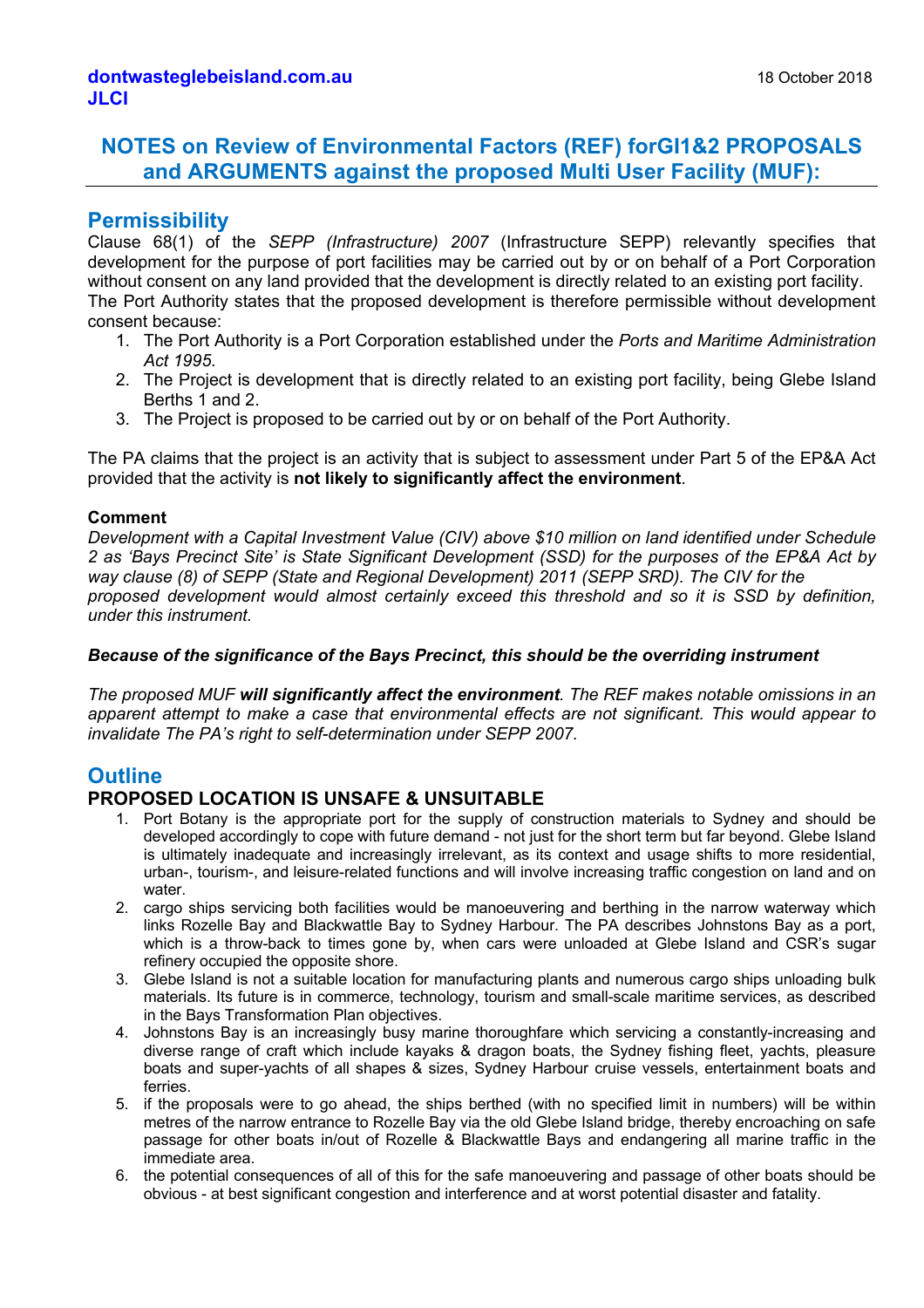- 7. the proposed location at GI 1&2 is completely incompatible with the residential and recreational needs and rights of surrounding residents and the general public in Pyrmont. The context is now urban; no longer industrial.
- 8. the proposed location is also incompatible with existing and proposed public foreshore and open space development including existing promenades around Pyrmont point, Pirrama Park and Jones Bay wharf. Public enjoyment of these areas is a key plank of existing urban renewal as well as the visions for linking the various destinations of the Bays Precinct. Fumes, dust, noise and water pollution from an industrialized Glebe Island would seriously undermine the benefits of this public open space development.

#### **ENVIRONMENTAL CONSEQUENCES ARE UNACCEPTABLE & DANGEROUS**

- 1. the proposed 24/7 facilities are located within 200-250 metres of residents and public park users. Without ship-to-shore power, ships berthed will run engines continuously - **day and night** - resulting in **night-time noise levels in excess of EPA limits** (already proven).
- 2. the entire wharf is likely to be artificially lit at night with significant negative impacts on quality of sleep for nearby residents
- 3. emissions from ship engines continuously burning crude diesel together with fine dust particles from bulk materials on vessels coming from countries with low emission-reduction standards - will severely impact air quality (ref reports elsewhere on this website). Yet there do not appear to have been any quantitative or qualitative estimates of likely air pollution under the proposed 24/7 operations or any specific plans to mitigate them.
- 4. water pollution impacts, which do not even appear to be addressed in the PA's REF, are likely to be significant given the level of human activity around this part of the harbour, the new fish markets, harbour cruises, dragon boat racing and other water-based sporting activities in Rozelle and Blackwattle Bays.
- 5. there appear to be no proposed mitigation measures for any adverse environmental effects in the PA's report/REF. Instead, an apparent attempt to convince the reader that there aren't any!

### **PROPOSALS CONFLICT WITH THE BAYS TRANSFORMATION PLAN 2015 OBJECTIVES FOR GLEBE ISLAND & THE 2000 MASTER PLAN FOR WHITE BAY & GLEBE ISLAND**

- 1. proposals are not in keeping with the Glebe Island and White Bay Master Plan 2000, nor with Urban Growth NSW's Urban Transformation Program plan for the Bays Precinct. In that plan Glebe Island is described as the "Glebe Island Innovation District"
- 2. Transformation Plan objectives are to support economic activities of maritime industries, combined with a high-tech "economic hub that will promote Sydney's global economic competitiveness"; in a way that reflects high quality urban design and improved ecological and marine water quality improvements; to create a mixed-use innovation district.
- 3. current proposals to construct a gigantic unsightly shed and enormous adjacent concrete plant, with multiple ships each carrying 40,000 tonnes of loose material to discharge into 40 or more trucks per hour, to be operated 24/7, but likely mostly at night, is completely antithetical to the ambitions of the Transformation Plan.
- 4. the PA has dismissed or disregarded the following principles in the White Bay and Glebe Island Master Plan 2000:
	- enhanced environmental performance,
	- improve the appearance of the port,
	- maintain views of the Pyrmont Skyline and Anzac Bridge as seen from Balmain and White Bay Park,
	- protect vistas for streets which terminate at the water,
	- deliver a high standard of urban design,
	- provide noise, light spill, water quality, air quality and hazard risk control measures (some proposed but not all will be mandated for all operations at the facility, e.g. truck driver behaviours, ship-to-shore power etc)

### **PROPOSED 24/7 OPERATING HOURS ARE INAPPROPRIATE & INTOLERABLE**

- 1. 24/7 proposal is contrary to current usage of Sydney Harbour, where very limited ship activity occurs before 8am or after 8pm. This will impact on the entire harbour, not just Johnstons Bay.
- 2. ship berthing, materials loading and unloading, concrete production and other industrial facilities constitute heavy industrial use and 24/7 operation will cause major additional night-time disturbance to all residents in Pyrmont and surrounding areas
- 3. the PA has set no restrictions on vessel or truck numbers and movements at night or on weekends or within any particular period. This is a totally inappropriate situation in such a densely populated area.
- 4. artificial lighting at night, in association with on-board ship lighting is totally unacceptable at times when residents should be able to enjoy peace and quiet at home.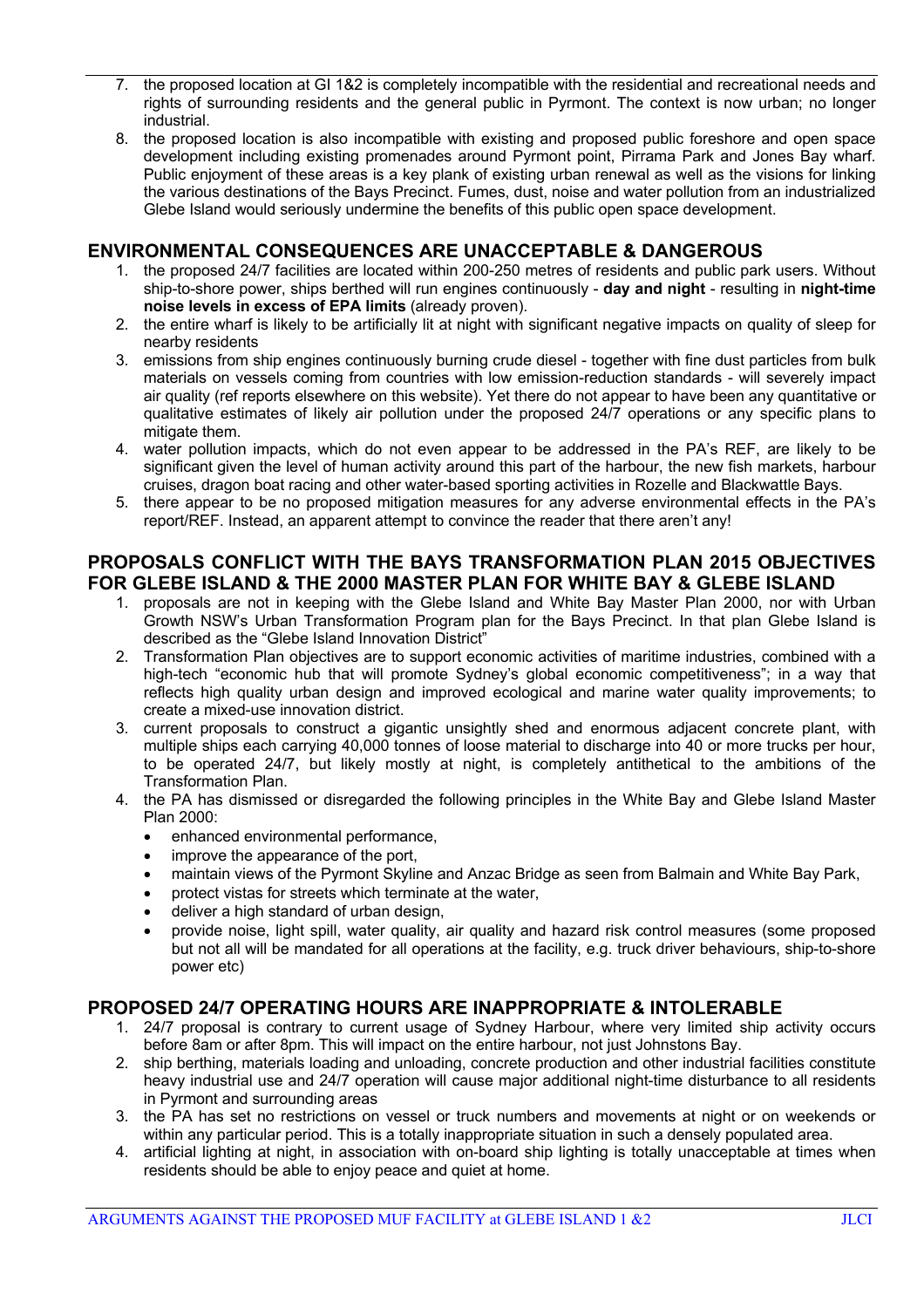5. the absence of any limits in the PA proposal would allow operators to continually expand facilities in response to commercial demands. The cumulative effects of the 2 facilities would amplify the burden on residents.

### **PROPOSALS DO NOT CONSIDER SIGNIFICANT ROAD TRAFFIC CONSEQUENCES**

- 1. the large number of trucks servicing these facilities, the remainder of Glebe Island and the possible Glebe Island dump site for excavated material from the new harbour tunnel would all have to access and egress via James Craig Rd at its intersection with the City West Link.
- 2. associated truck movements have been estimated to number in the several thousand per day, depending on the number of ships berthed at any one time and other uses of Glebe Island. The resulting effects on traffic on these roads, the Crescent, the Anzac Bridge and WestConnex carriageways would most likely negate many of the claimed benefits from these upgraded road systems and create further unwanted congestion on our roadways and nearby bridges.
- 3. the Port Authority claims (information sessions) that local supplies of sand and aggregate are nearing depletion, thus creating the need to ship these products from locations more remote from Sydney. But this will be the case regardless of the port to which the product is shipped and therefore does not represent a specific justification for Glebe Island 1&2 as an essential or valid site.
- 4. construction demands of Sydney will only increase over the future. Construction of this MUF does not address the longer term need to find a more permanent solution to the import of these materials, unless the Port Authority is misrepresenting the proposed short-term operating life of the facility. Once constructed, the PA most likely intends to retain it over the longer term to the detriment of the entire area.
- 5. regardless of where the ships are coming from or to, the number of trucks moving materials from ship to site across Sydney will not be reduced. (The only way this could occur would be if the number of planned projects reduced.) It is the route that the trucks take that will be different. Requiring up to 1500 trucks per ship to travel to inner Sydney to receive and dispatch construction materials through a single intersection will not result in reduced truck movements. On the contrary, it will result in serious additional traffic noise and congestion in areas which are already experiencing such problems.
- 6. trucks will be concentrated in a single pivotal area where massive public funds are already committed to road system upgrades, close to some of the most densely populated suburbs in Sydney, in an area where the State Government hopes to profit from further land sales and leaseholds with the re-development of the various Bays Precincts. This would result in a significant devaluation of public land.

### **PROPOSALS ARE NOT SUSTAINABLE**

- 1. the proposed facilities will clearly add to noise, light, air, and water pollution in the harbour, as well as marine and road traffic congestion in Jones Bay and the surrounding already congested road network.
- 2. the PA goes to some lengths to make assessment and predictions about some, but not all, of these impacts, and (conveniently) assesses them all to be minor. It is the cumulative impact of each new development that must be considered, but has not been addressed.
- 3. the PA describes the proposed facility as a "low-cost" solution. Yes, low cost to shipping operators, transport companies and property developers who collect, transport and use the materials. The PA has advised that the facility will more likely operate at night, to reduce transport and fuel costs of trucking companies. Residents are expected to subsidise these outcomes by significant exposure to adverse outcomes and reductions in property values.
- 4. however, these operations will impose significant human costs on the surrounding residents, in terms of increased pollution, sleep disturbance, and traffic congestion (road & marine). the advice to "just close your windows" if the noise is bothersome will lead to higher power costs because air-conditioning will be required more often. Resulting increases in air and water pollution in such a busy area of human activity, and one increasingly visited by international tourists on cruises, flies in the face of sustainability.
- 5. therefore, low cost/low standards for the proponents to maximise profits & high costs to residents who will suffer the consequences of diminished health and wealth.

### **REF IS LACKING IN SUBSTANCE, ACCURACY, DETAIL & INTEGRITY**

- 1. the REF "finds" that the key potential environmental impacts would include noise emissions during construction and visual impacts during operation of the facility. In fact, residents of Jacksons Landing are more concerned about **non-stop high-level noise emitting from ship engines**, diesel fumes and the extent of artificial lighting required along the wharf to sustain 24/7 operation of the proposed facilities.
- 2. the PA omits any serious acknowledgement of or response to these concerns despite having previously commissioned an acoustic consultant to measure actual noise levels emitted by a ship at berth at GI1, where night-time ship-sourced noise levels were found to **exceed EPA limits by a significant margin**.
- 3. the REF appears to contravene the EP&A Act 1979 which requires the PA to take into account **all matters** affecting or likely to affect the environment from the proposed activities **to the fullest extent possible.** Clearly the **REF does not comply here**, and the PA therefore appears not to be in compliance with the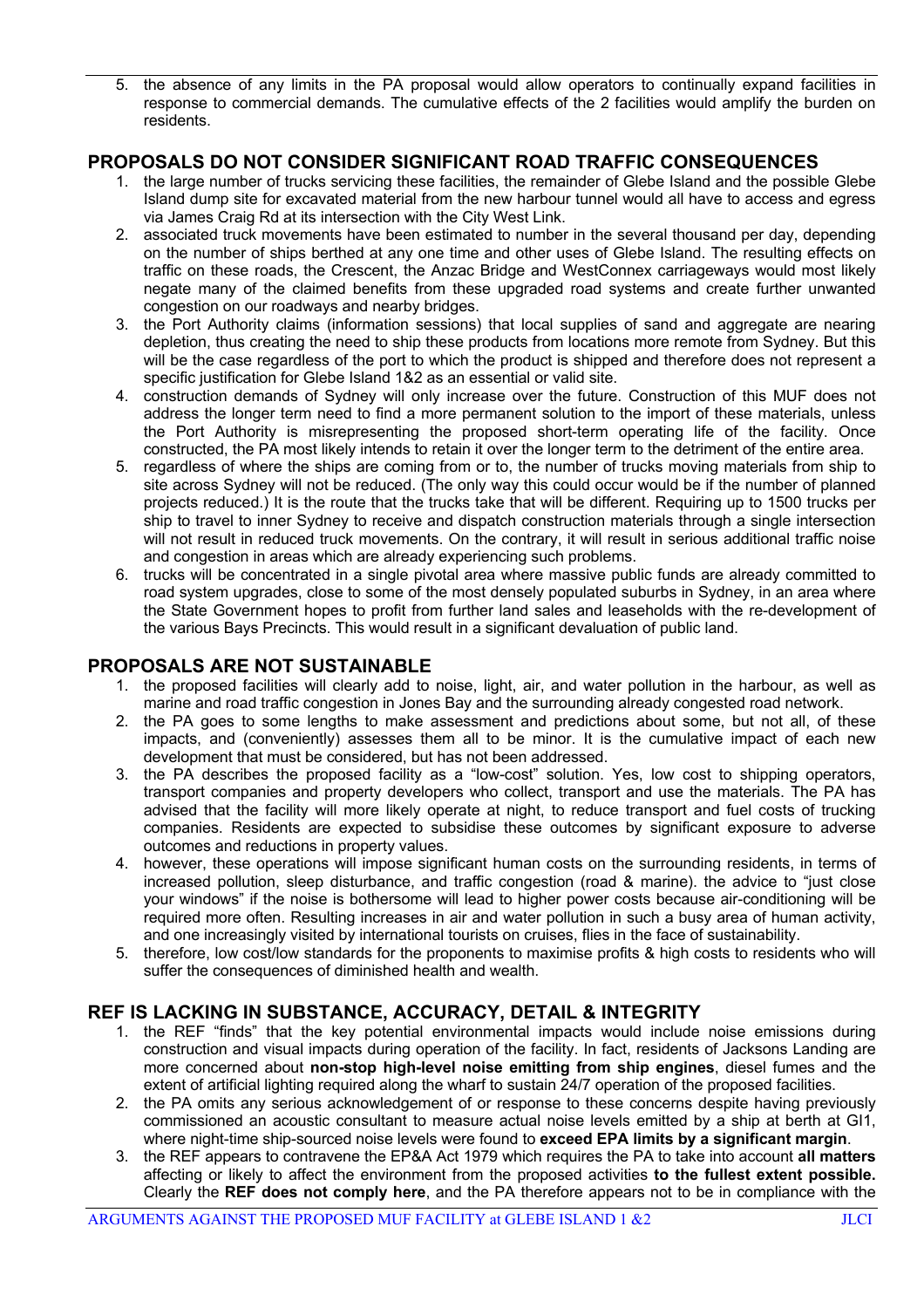legislation. This seems to be a deliberate tactic to avoid a requirement for an EIS, which would most likely demonstrate that the proposal will create sufficient adverse environmental effects to warrant refusal, should the PA be required to seek development consent.

4. this appears to be a disingenuous response to the Act and represents a complete insult to the local community and surrounding suburbs. The REF fails to properly address both its context and the serious impacts which will undoubtedly fall on existing and future residents of Pyrmont and other surrounding suburbs.

### **SELF-ASSESSMENT IS NOT APPROPRIATE FOR SUCH A SIGNIFICANT DEVELOPMENT**

- 1. the PA attitude to Jacksons Landing residents has consistently been disrespectful. Comments made at information sessions -" ïf noise levels too high, residents should go inside their apartments and close their doors and windows" are unprofessional, disrespectful and unacceptable.
- 2. the PA appears to be attempting to recreate a significant industrialized port in an area whose urban landscape is undergoing change to other uses and seems determined to get its proposal through regardless of issues and resistance. Its attitude is uncompromising.
- 3. the PA is not interested in providing ship-to-shore power to mitigate engine noise (as has been done at Garden Island) or to construct a wharf on the White Bay side of Glebe Island to accommodate the proposed facilities in an area where similar activity already occurs, so that impacts could be mitigated.
- 4. statements in the REF suggest that Jacksons Landing apartments have been designed to cope with noise are disingenuous & misleading - apartments have been designed with opening windows & balconies to aid natural ventilation and reduce reliance on air-conditioning. The PA dismisses the rights of residents to the peaceful enjoyment of their indoor and outdoor spaces.
- 5. the PA provides no measures to mandate environmental-impact mitigation in its proposal. The PA seems to hope that the entities operating at the facility will adopt such mitigation voluntarily. However, relying on the goodwill of private enterprises to undertake mitigating impacts seems naïve, deceptive and/or misguided. These operators will simply refuse to comply, and residents of the precinct will suffer significantly.
- 6. significant breaches of EPA noise limits have already occurred without any mitigation (ref. SLR Consulting noise monitoring report for CSL Reliance at Glebe Island Berth 1, which demonstrated that the **CSL Reliance exceeded night time noise levels at Pyrmont by up to 8dB** during the period measured). A response to this breach, which reflects future outcomes, is conveniently omitted from REF. Such an omission throws doubt on the ability of the PA to reach an outcome that acknowledges (let alone balances) the rights of the residential community.
- 7. the MUF proposal is open-ended in terms of potential future expansion without any usage limits which is not subject to any overriding planning controls. But surely this is an issue for both the wider community and the transformation objectives for Glebe Island.
- 8. arguably, the PA proposal does not even conform with planning legislation due to omissions in its REF. The PA has not addressed all the issues previously raised by the EPA and raised again in the EPA's response to the REF. To do so would weaken their case and make obvious the need for a development application & EIS.

### **CONFLICTING PROCEDURES FOR DETERMINATION OF PROPOSALS EXIST**

- 1. the Hanson proposal is subject to assessment by the DOP, having been called in by the Minister for Planning as State Significant Development. This required both a full EIS and DA documentation to be assessed through a transparent public process. It is subject to rejection or conditions of consent to mitigate effects. It has met with a very high level of objection from the public and from local government and appears bound for higher-level assessment by the Independent Planning Commission.
- 2. the PA proposal is (currently) to be self-assessed by an institution which appears determined to push through its proposal regardless of its clearly significant environmental impacts. Little prospect of rejection, no prospect of conditions of consent, no respect for the EP&A Act - unless this situation is redressed. There is little prospect for mitigation of cumulative environmental effects under this contradictory process.
- **3.** yet environmental impacts are likely to be the same for both applications. **This is a ludicrous situation which urgently requires redress by the NSW Government.**

### **PROPOSALS ARE COMPLETELY LACKING IN AESTHETIC QUALITY**

- 1. the proposed facilities are completely lacking in aesthetic and architectural quality by contrast with the high aesthetic quality of Jacksons Landing and the general requirements for and public expectation of future developments within The Bays Precinct.
- 2. the proposals represent low-quality industrial design at its worst a complete affront to the objective of developing a high-tech innovation hub on Glebe Island and the implications for high-quality and innovative buildings.